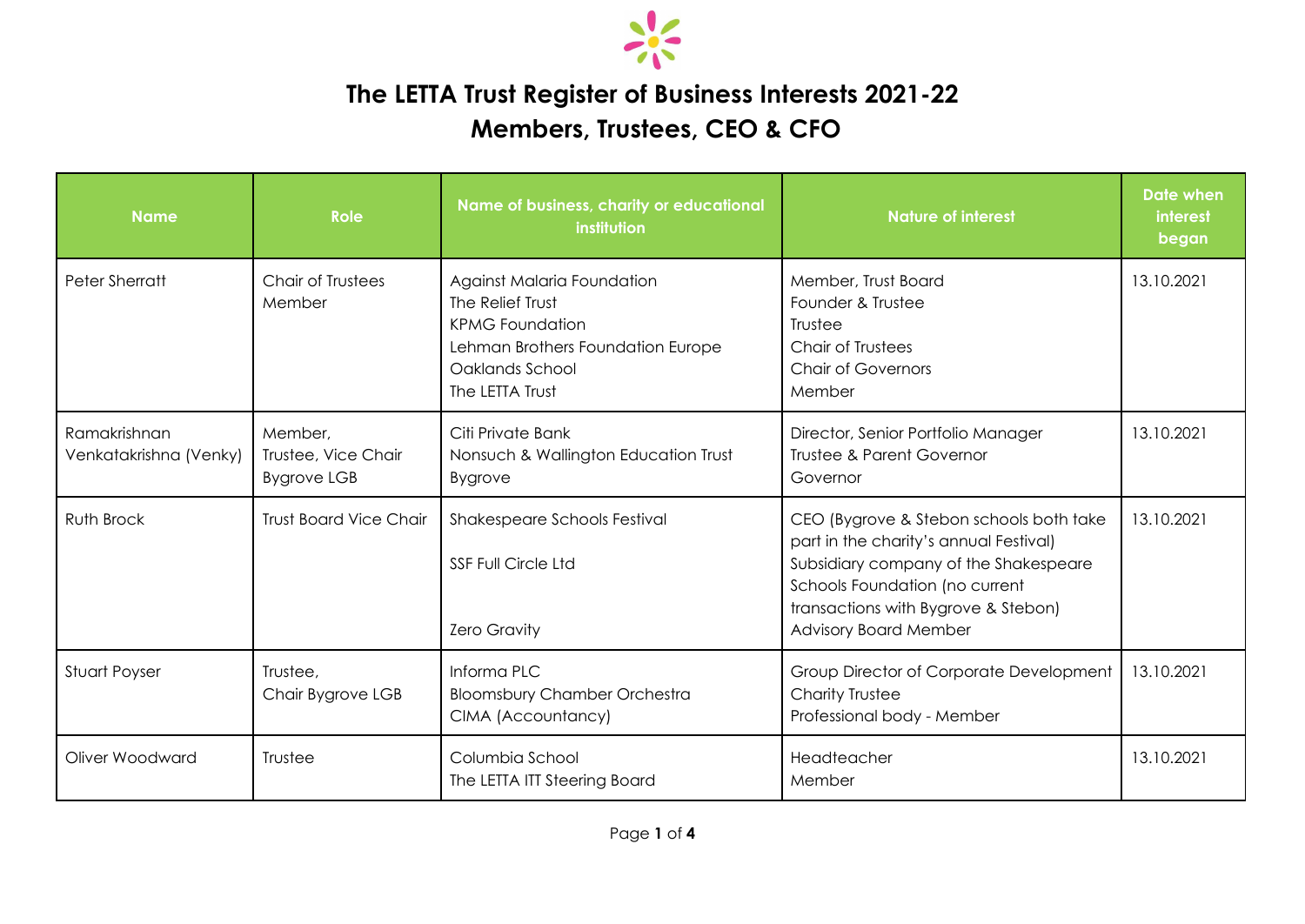

| Peter Stone                                | Trustee | Churchdown Consulting Services Ltd                                                                                                                                                                                                                                                                                                                                                                                                                                                                            | Owner                                                                                                                                      | 13.10.2021                              |
|--------------------------------------------|---------|---------------------------------------------------------------------------------------------------------------------------------------------------------------------------------------------------------------------------------------------------------------------------------------------------------------------------------------------------------------------------------------------------------------------------------------------------------------------------------------------------------------|--------------------------------------------------------------------------------------------------------------------------------------------|-----------------------------------------|
| <b>Daniel Rose</b>                         | Trustee | Spotlight service (Poplar HARCA)                                                                                                                                                                                                                                                                                                                                                                                                                                                                              | <b>Director</b>                                                                                                                            | 13.10.2021                              |
| Atana Kumar<br><b>Bhattacherjee (Babu)</b> | Member  | Poplar HARCA Housing Association<br><b>Tower Trust</b><br>Ian Mikardo School                                                                                                                                                                                                                                                                                                                                                                                                                                  | Director of Communities & Neighborhoods<br>Membership<br>Governor                                                                          | 13.10.2021                              |
| <b>Gael Hicks</b>                          | Member  | Our Lady of Grace Catholic Academy<br>Trust<br><b>Britannia Village Education Trust</b><br>Brentwood Diocesan Board of Education<br>Newham Admissions Forum<br>The Congregation of the Sisters of Charity<br>of St Louis CIO Charity No: 1160898<br>Friends of St Helen's<br>FOSH Charity No: 1126941<br>TH Taxation Services Ltd (director)<br><b>Alan Patient Associates</b><br>Chartered Accountants (employee)<br>St Anne's Catholic Primary School<br>(employee)<br>Holy Cross Primary School (Thurrock) | <b>Chief Accounting Officer</b><br>Member<br>Member<br>Member<br>Trustee<br>Trustee<br>Husband<br>Son<br>Son<br><b>Foundation Governor</b> | 13.10.2021                              |
| Mark Campbell                              | Member  | <b>Marner Primary School</b><br><b>Tower hamlets EBP</b><br>St Paul's and St John's Schools                                                                                                                                                                                                                                                                                                                                                                                                                   | Governor<br>Chair of Trustees<br>Governor                                                                                                  | 13.10.2021                              |
| Evelyn Holdsworth                          | Member  | <b>Communitas Education Trust</b>                                                                                                                                                                                                                                                                                                                                                                                                                                                                             | E <sub>0</sub>                                                                                                                             | 03.03.2021<br>Resigned on<br>01.07.2021 |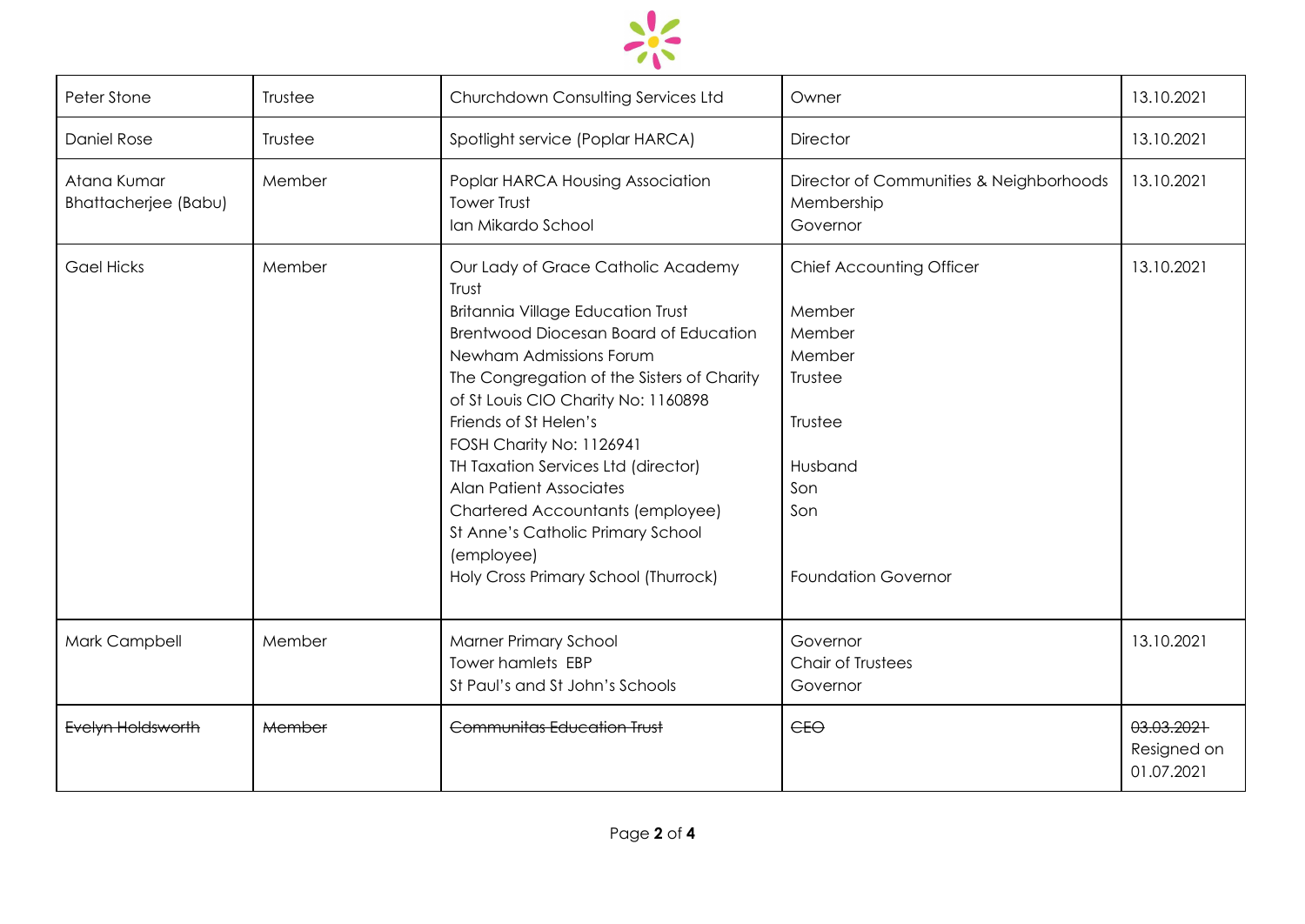

| Stephanie MacKellar      | <b>Member</b>  | Hambledon Consulting Ltd                | <b>Director</b>                                 | 03.03.2021<br>Resigned on<br>04.03.2021 |
|--------------------------|----------------|-----------------------------------------|-------------------------------------------------|-----------------------------------------|
| <del>Tessa Dugmore</del> | <b>Trustee</b> | <b>Poplar HARCA Housing Association</b> | Communities & Neighborhoods Area<br>Coordinator | +4.10.2019<br>Resigned<br>02.03.2020    |

## **CEO and CFO**

| <b>Name</b>       | <b>Role</b>                              | Name of business, charity or educational<br>institution                                                                                                                            | <b>Nature of interest</b>                                                                                                                                                      | <b>Date when</b><br><i>interest</i><br>began |
|-------------------|------------------------------------------|------------------------------------------------------------------------------------------------------------------------------------------------------------------------------------|--------------------------------------------------------------------------------------------------------------------------------------------------------------------------------|----------------------------------------------|
| Jo Franklin (CEO) | <b>CEO</b><br>(Not Trustee or<br>Member) | <b>Bygrove Primary Schools</b><br>LETTA School Direct (SCITT/TSA)<br><b>NAHT</b><br>Poplar Partnership Charity<br>Bygrove School & Stebon School<br>Stebon School<br>Lubavitch MAT | Executive Headteacher,<br>Director, Accounting Officer,<br>Professional body NAHT<br>Trustee<br>Brother - School Photographer<br>Married to Jeremy Iver (Stebon HT)<br>Trustee | 13.10.2021                                   |
| Razna Begum (CFO) | <b>CFO</b><br>(Not Trustee or<br>Member) | N/A                                                                                                                                                                                | N/A                                                                                                                                                                            | 13.10.2021                                   |

## **Governance Professional**